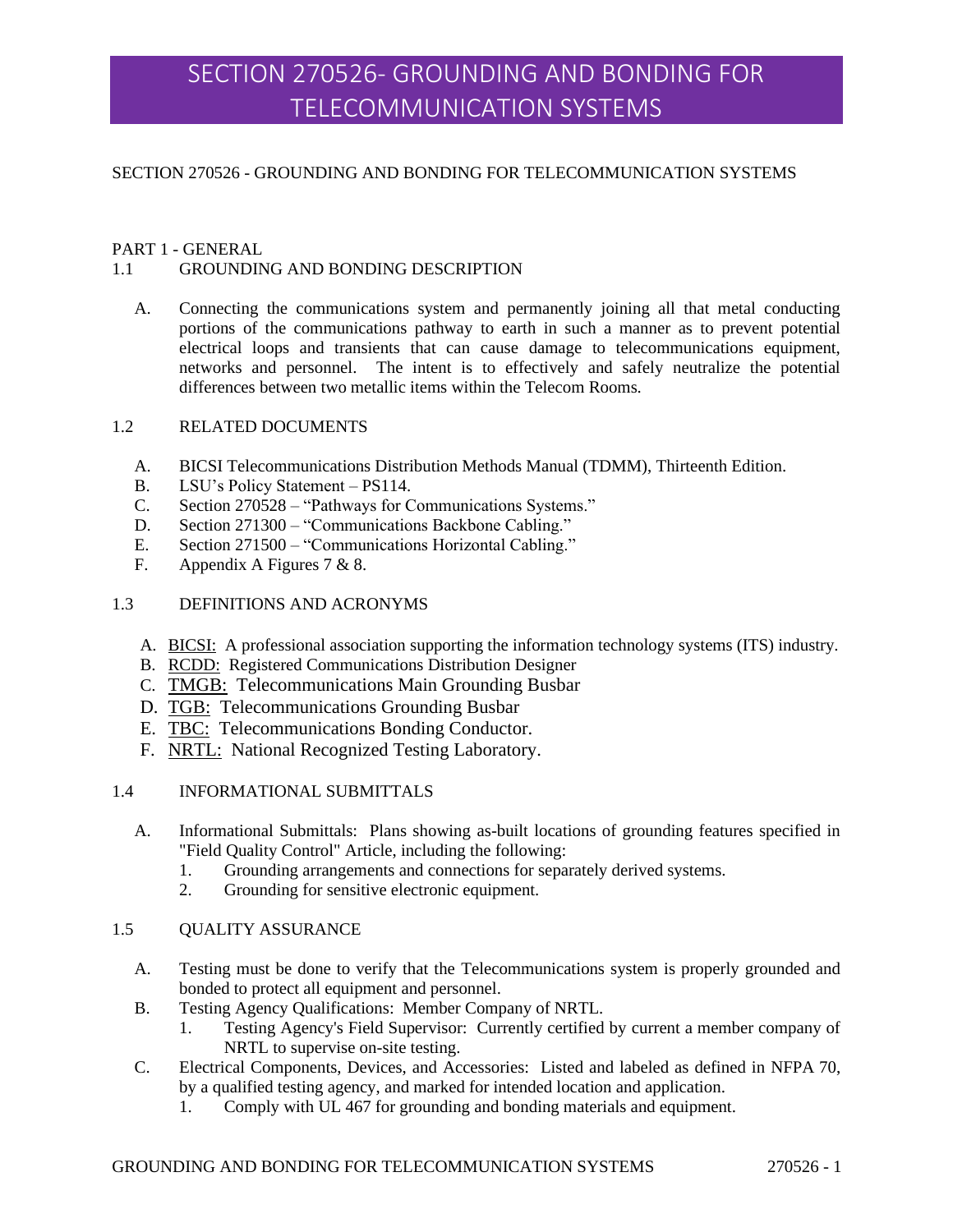# PART 2 - PRODUCTS

2.1 GENERAL

- A. All bonding and grounding components shall be listed for the purpose intended and approved by a National Recognized Testing Laboratory (NRTL).
- B. All bonding and grounding components shall comply with EIA/TIA standard 607-C.

#### 2.2 CONDUCTORS

A. Insulated Conductors: No. 6 AWG green THHN insulated stranded conductors rated for 600 V unless otherwise required by applicable Code or authorities having jurisdiction.

#### 2.3 CONNECTORS

- A. Listed and labeled by an NRTL acceptable to authorities having jurisdiction for applications in which used and for specific types, sizes, and combinations of conductors and other items connected.
- B. Bolted Connectors for Conductors and Pipes: Copper or copper alloy, pressure type with at least two bolts.
	- 1. Pipe Connectors: Clamp type, sized for pipe.
	- 2. These connectors are to be used for bonding only.
- C. Welded Connectors: Exothermic-welding kits of types recommended by kit manufacturer for materials being joined and installation conditions.
- D. Bus-bar Connectors: Mechanical type, cast silicon bronze, solderless compression-type wire terminals, and long-barrel, two-bolt connection to ground bus bar.

#### 2.4 GROUNDING BUSBARS:

- A. Grounding Busbars shall be electro tin plated copper ¼" thick and shall be U.L. listed and manufactured for this purpose. Busbars shall be installed on insulators and stainless steel standoff brackets.
- B. Bus bars shall be as follows:
	- 1. Telecommunications Main Grounding Busbar (TMGB): Shall be a minimum of 4" high x 24" long. The TMGB shall be equipped with a minimum of 28 pairs of pre-drilled 5/16" diameter holes and 5 pairs of  $7/16$ " diameter holes. The 5/16" hole spacing shall be  $5/8$ " on center and the  $7/16$ " hole spacing shall be 1" on center. The busbar shall meet EIA/TIA 607 standard.
	- 2. Telecommunications Grounding Busbar (TGB): Shall be a minimum of 2" high x 12" long. The TMGB shall be equipped with a minimum of 6 pairs of pre-drilled 5/16" diameter holes and 3 pairs of 7/16" diameter holes. The 5/16" hole spacing shall be 5/8" on center and the 7/16" hole spacing shall be 1" on center. The busbar shall meet EIA/TIA 607 standard.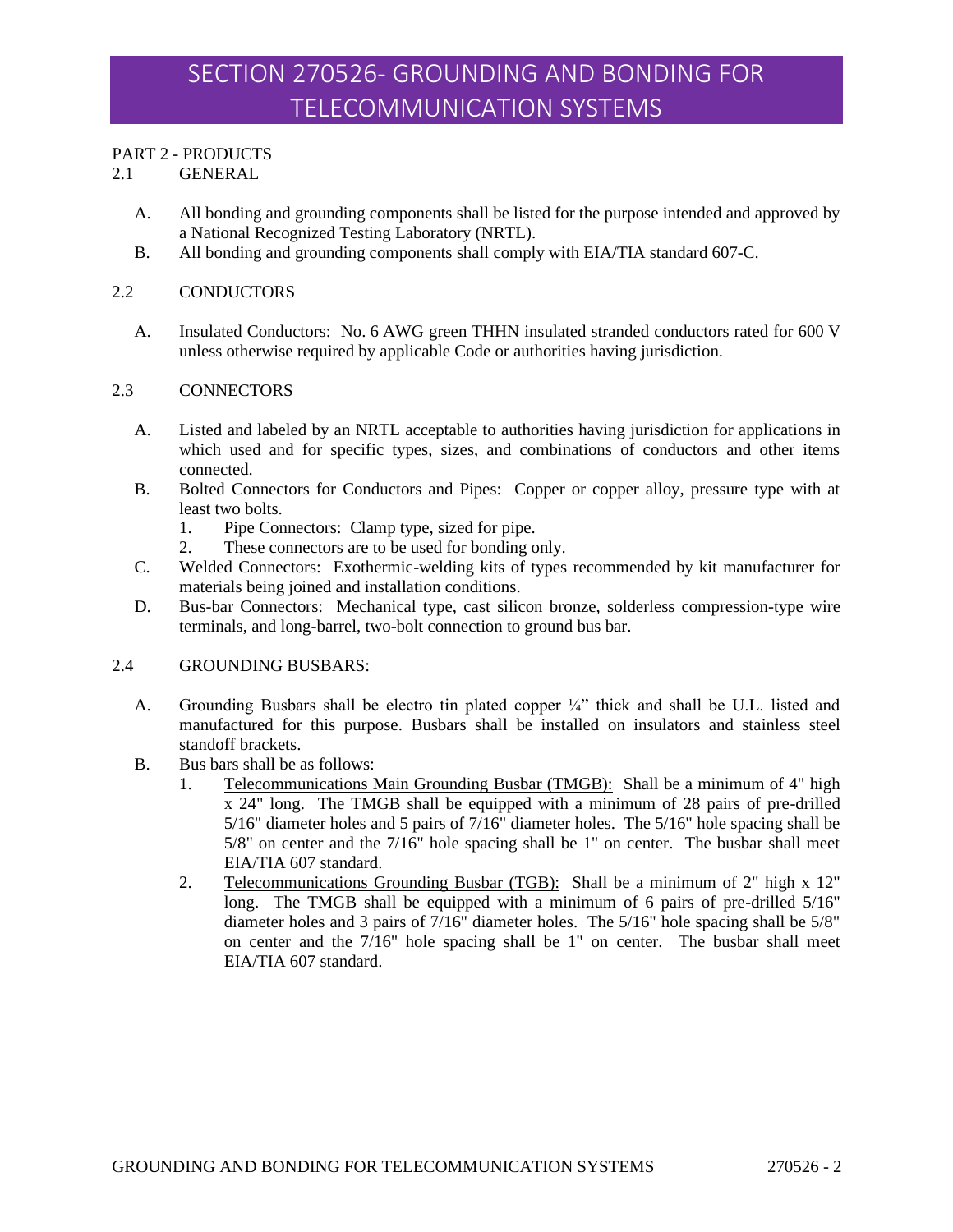### PART 3 - EXECUTION

#### 3.1 HARDWARE:

- A. No building steel or pipes are to be used for grounding purposes.
- B. Conductors: No. 6 AWG green insulated stranded conductors will be installed and routed according to Appendix A Figures 7 & 8.
- C. Grounding Bus: Provide in telecommunication rooms, in rooms housing service equipment, and elsewhere as indicated.
	- 1. Provide bus on insulated spacers 2 inches minimum from wall, 6 inches above finished floor unless otherwise indicated.
	- 2. Where needed on both sides of doorways, route grounding conductor up to top of door frame, across top of doorway, and down to specified height above floor; connect to horizontal bus.
- D. Conductor Terminations and Connections:
	- 1. Pipe and Equipment Grounding Conductor Terminations: Bolted connectors.
	- 2. Underground Connections: Welded connectors
	- 3. Connections to Structural Steel: For Telecommunications it is not allowed.
	- 4. The Telecommunications Grounding system shall remain separate and shall connect to the electrical grounding system at the main building ground.

#### 3.2 GROUNDING UNDERGROUND DISTRIBUTION SYSTEM COMPONENTS

- A. Grounding Manholes and Handholes: Provide a driven ground rod through manhole or handhole floor, close to wall, and set rod depth so 4 inches will extend above finished floor. If necessary, provide ground rod before manhole is placed and provide No. 1/0 AWG bare, tinnedcopper conductor from ground rod into manhole through a waterproof sleeve in manhole wall. Protect ground rods passing through concrete floor with a double wrapping of pressure-sensitive insulating tape or heat-shrunk insulating sleeve from 2 inches above to 6 inches below concrete. Seal floor opening with waterproof, nonshrink grout.
- B. Grounding Connections to Manhole Components: Bond exposed-metal parts such as inserts, cable racks, pulling irons, ladders, and cable shields within each manhole or handhole, to ground rod or grounding conductor. Make connections with No. 6 AWG minimum, stranded, copper bonding conductor. Train conductors level or plumb around corners and fasten to manhole walls. Connect to cable armor and cable shields according to written instructions by manufacturer of splicing and termination kits.

# 3.3 EQUIPMENT GROUNDING

- A. Signal and Communication Equipment: In addition to grounding and bonding required by NFPA 70, provide an additional grounding system complying with requirements in TIA/ATIS J-STD-607-A.
	- 1. For telephone, voice, data, and other communication equipment, provide No. 6 AWG minimum green insulated grounding conductor from main building grounding electrode system to each service location, terminal cabinet, wiring closet, and central equipment location.
	- 2. Service and Central Equipment Locations and Wiring Closets: Terminate grounding conductor on a grounding busbar. For the Service Entrance Telecommunications Room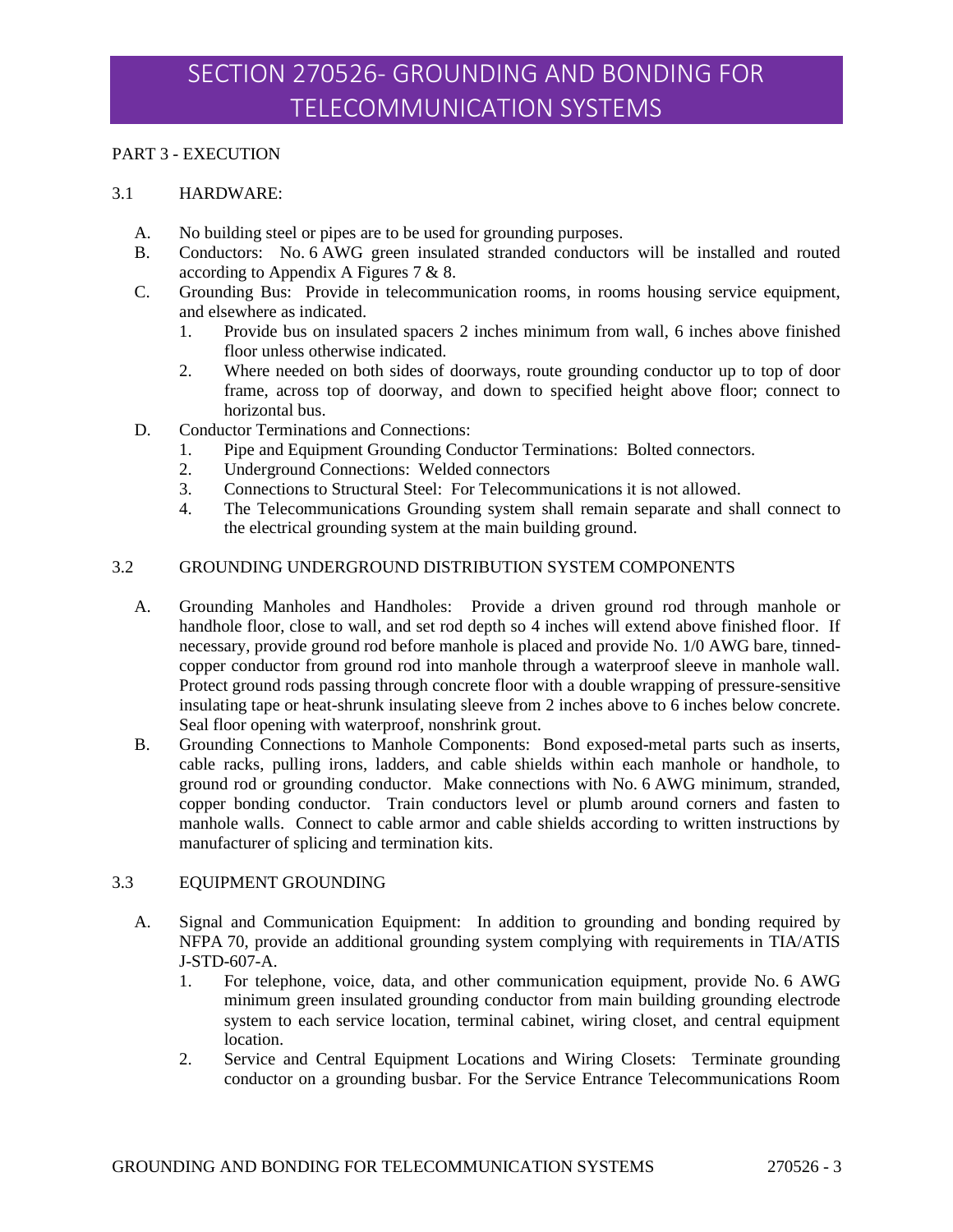# SECTION 270526- GROUNDING AND BONDING FOR TELECOMMUNICATION SYSTEMS

(TR) provide a TMGB (section 2.4.B.1) and for all other Telecommunications Rooms provide a TGB (section 2.4.B.2).

- 3. In the Entrance TR all of the following must be bonded with a No. 6 AWG Bonding Conductor back to the TMGB:
	- 1. The vault splice closure for the entrance telephone cable
	- 2. The telephone building protectors
	- 3. All metallic conduits
	- 4. All data relay racks

In all TRs the following must be bonded with a BC back to the TGB:

- 1. All metallic conduits
- 2. All data relay racks

## 3.4 INSTALLATION

- A. Busbars:
	- 1. Every TR shall be equipped with its own Busbar. No TR will share a grounding busbar with any other room.
	- 2. Regardless of the current use or lack of use of a TR, all TRs shall have a busbar installed and grounded in that room.
	- 3. Install the busbar horizontally where shown on Drawings. Mount busbars at 18" above finished floor.
- B. Grounding Conductors:
	- 1. This is the conductor that connects Busbar to grounding electrode or Busbar to Busbar.
	- 2. This conductor shall have NO splice points.
	- 3. Route along shortest and straightest paths possible unless otherwise indicated or required by Code. Avoid obstructing access or placing conductors where they may be subjected to strain, impact, or damage. When routing on TR backboards (walls) the grounding conductors shall adhere to the same routing requirements as all other conductors within the TR.
- C. Bonding Conductors:
	- 1. This is the conductor that connects the Busbar in each TR to the telecom equipment (racks, ladder tray, voice building protectors, etc.) in that TR.
	- 2. No bonding conductor shall leave the TR that it is servicing.
- D. Grounding to Steel Building Structure: The Telecommunications grounding system shall NOT be grounded using steel building structure.

#### 3.5 LABELING

- A. Comply with requirements in Section 260553 "Identification for Electrical Systems" for instruction signs.
- B. Provide labels at the telecommunications bonding conductor and grounding equalizer and at the grounding electrode conductor where exposed.

# 3.6 TESTING

- A. Testing must be done to verify that the Telecommunications system is properly grounded and bonded to protect all equipment and personnel.
- B. Testing Agency: Engage a qualified testing agency to perform tests and inspections.